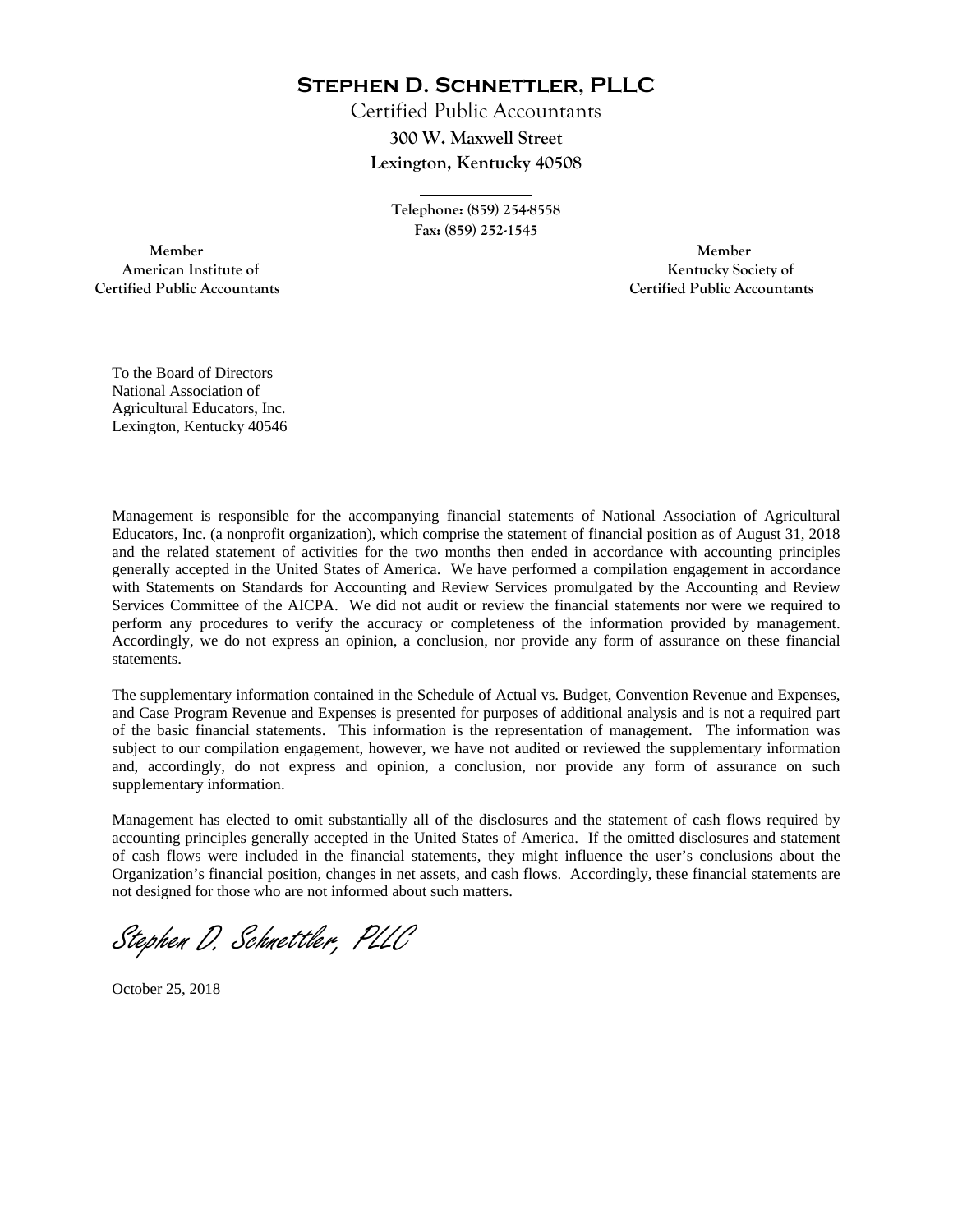# NATIONAL ASSOCIATION OF AGRICULTURAL EDUCATORS, INC. **Statement of Financial Position** August 31, 2018

| <b>ASSETS</b>                         |                 |
|---------------------------------------|-----------------|
| Cash on deposit                       | \$<br>939,325   |
| Investments - operating fund          | 789,598         |
| Investments - life membership fund    | 275,280         |
| Accounts receivable                   | 560,981         |
| Inventory                             | 5,000           |
| Prepaid expenses                      | 9,642           |
| Property and equipment - CASE         | 304             |
| Property and equipment                | 11,269          |
| <b>TOTAL ASSETS</b>                   | \$<br>2,591,399 |
| <b>LIABILITIES AND NET ASSETS</b>     |                 |
| <b>LIABILITIES</b>                    |                 |
| Accounts payable                      | \$<br>208,438   |
| Accrued leave payable                 | 39,221          |
| Other current liabilities             | 7,666           |
| <b>TOTAL LIABILITIES</b>              | 255,325         |
| <b>NET ASSETS</b>                     |                 |
| Unrestricted net assets:              |                 |
| Current operation                     | 1,110,135       |
| Board designated for special purposes | 214,775         |
| Temporarily restricted net assets     | 1,550           |
| <b>CASE Project</b>                   | 1,009,614       |
| <b>TOTAL NET ASSETS</b>               | 2,336,074       |
| TOTAL LIABILITIES AND NET ASSETS      | \$<br>2,591,399 |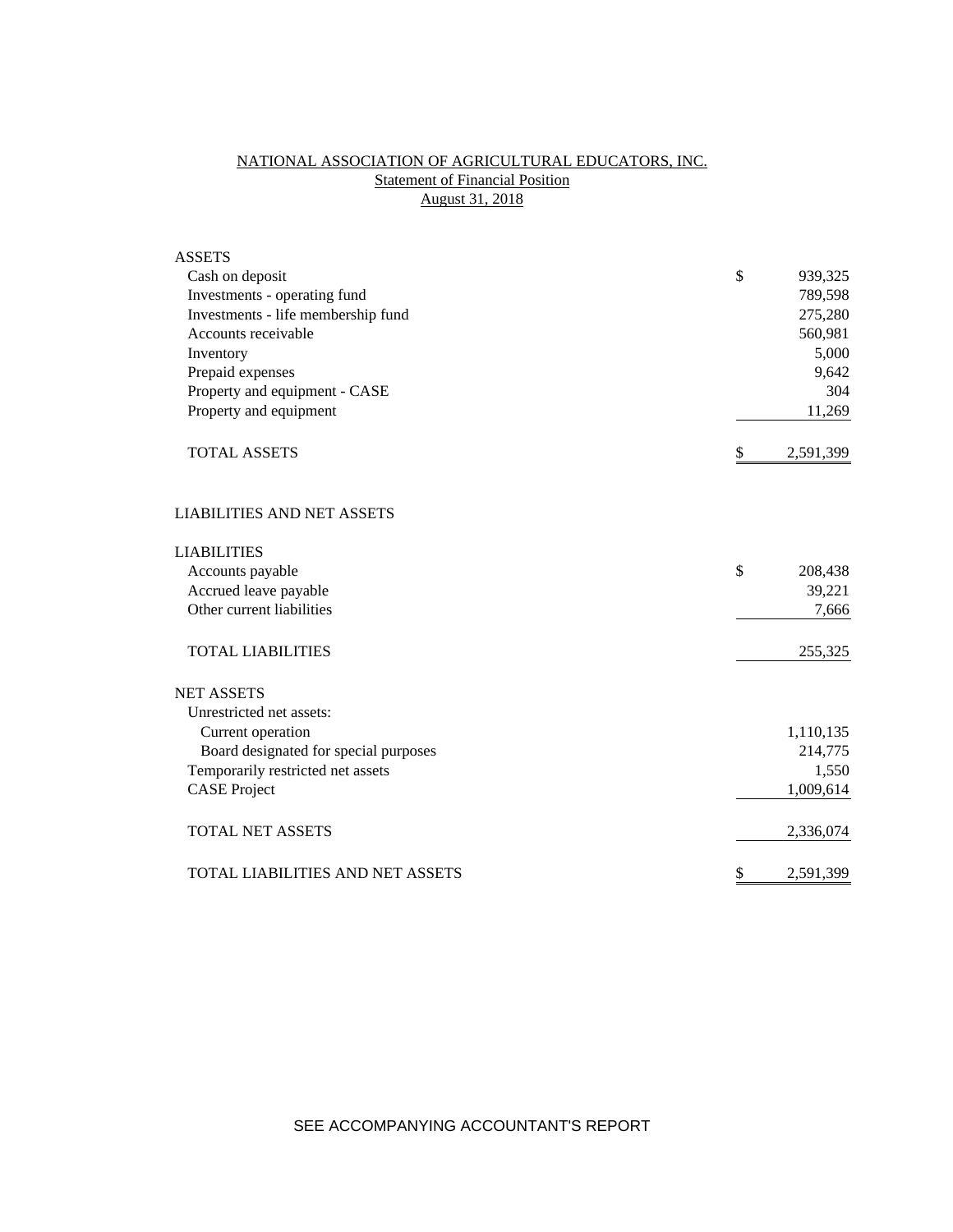## NATIONAL ASSOCIATION OF AGRICULTURAL EDUCATORS, INC. Statement of Activities For the Two Months Ended August 31, 2018

|                                       | Unrestricted    |    |            |             |       |    |           |    |           |
|---------------------------------------|-----------------|----|------------|-------------|-------|----|-----------|----|-----------|
|                                       | Current         |    | Board      | Temporarily |       |    | CASE      |    |           |
|                                       | Operations      |    | Designated | Restricted  |       |    | Project   |    | Total     |
| Revenue, Gains and Losses             |                 |    |            |             |       |    |           |    |           |
| Membership dues                       | \$<br>62.505    | \$ |            | \$          |       | \$ |           | \$ | 62,505    |
| Convention registration               |                 |    |            |             |       |    |           |    |           |
| Sponsorship and awards                |                 |    |            |             |       |    |           |    |           |
| Merchandise sales                     | 2,439           |    |            |             |       |    |           |    | 2,439     |
| Contributions                         |                 |    |            |             |       |    |           |    |           |
| Net realized and unrealized           |                 |    |            |             |       |    |           |    |           |
| gains (losses) on securities          | 44,360          |    |            |             |       |    |           |    | 44,360    |
| Interest and dividends                | 1,770           |    |            |             |       |    |           |    | 1,770     |
| FFA Foundation projects               | 2,460           |    |            |             |       |    |           |    | 2,460     |
| CASE Program income                   |                 |    |            |             |       |    | 988,943   |    | 988,943   |
| Other income                          | 55,297          |    |            |             |       |    |           |    | 55,297    |
| Total Revenue, Gaines and Losses      | 168,831         |    |            |             |       |    | 988,943   |    | 1,157,774 |
| Net Assets Released from Restrictions |                 |    |            |             |       |    |           |    |           |
| Total Revenue, Gains and Losses       |                 |    |            |             |       |    |           |    |           |
| and Reclassifications                 | 168,831         |    |            |             |       |    | 988,943   |    | 1,157,774 |
| Expenses                              |                 |    |            |             |       |    |           |    |           |
| General expenses                      | 119,845         |    |            |             |       |    |           |    | 119,845   |
| FFA Foundation projects               | 100,605         |    |            |             |       |    |           |    | 100,605   |
| <b>CASE Program expenses</b>          |                 |    |            |             |       |    | 603,016   |    | 603,016   |
| Convention expenses                   | 1,171           |    |            |             |       |    |           |    | 1,171     |
|                                       |                 |    |            |             |       |    |           |    |           |
| Total expenses                        | 221,621         |    |            |             |       |    | 603,016   |    | 824,637   |
| INCREASE (DECREASE) IN NET ASSETS     | (52,790)        |    |            |             |       |    | 385,927   |    | 333,137   |
| NET ASSETS AT BEGINNING OF PERIOD     | 1,162,925       |    | 214,775    |             | 1,550 |    | 623,687   |    | 2,002,937 |
| NET ASSETS AT END OF PERIOD           | \$<br>1,110,135 | S  | 214,775    | \$          | 1,550 | S  | 1,009,614 | S  | 2,336,074 |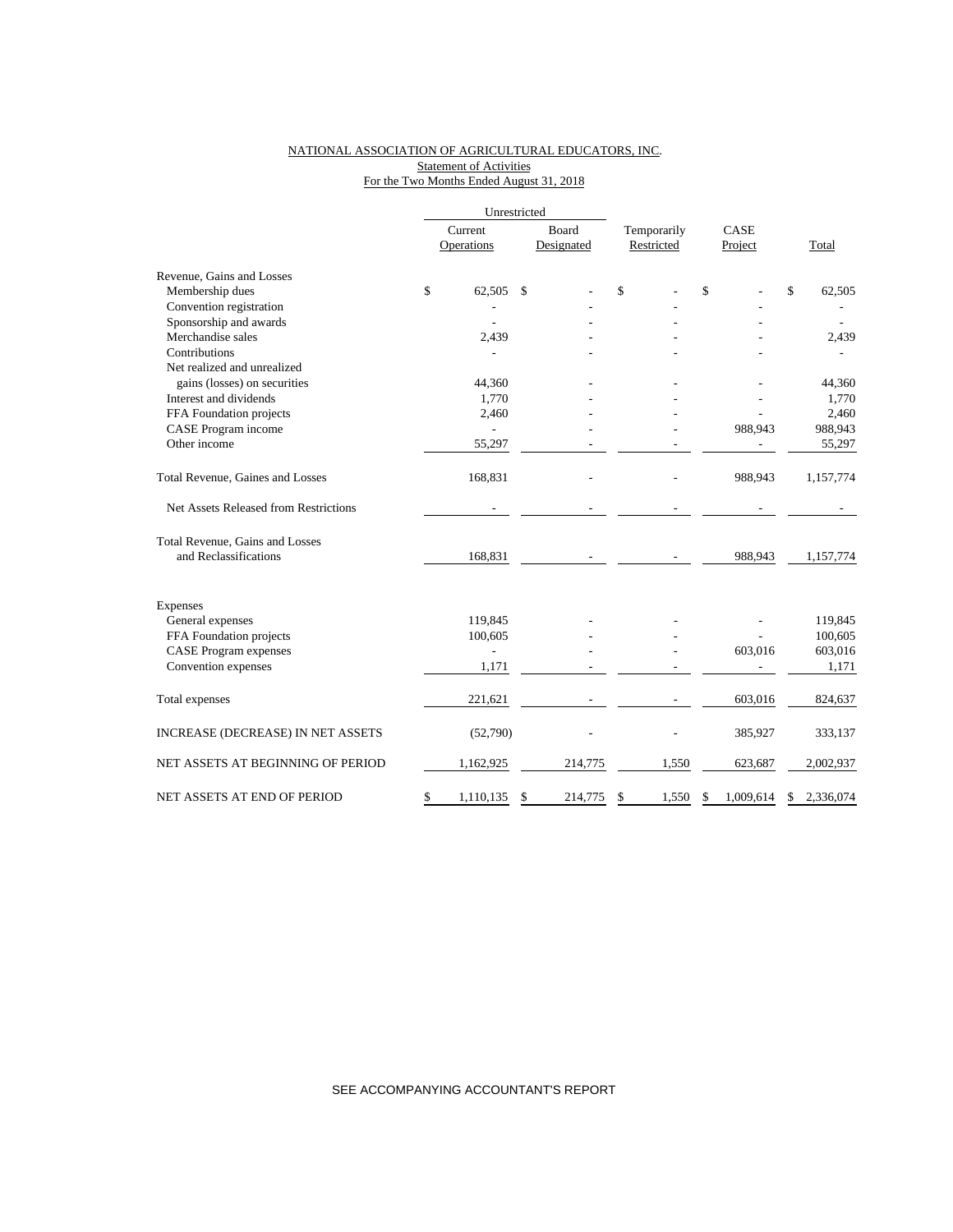## NATIONAL ASSOCIATION OF AGRICULTURAL EDUCATORS, INC. Schedule of Actual vs. Budget

For the One and Two Months Ended August 31, 2018

|                                                                               |    | <b>MONTH</b><br><b>ACTUAL</b> | <b>MONTH</b><br><b>BUDGET</b> |     | <b>MONTH</b><br><b><i>SVARIANCE</i></b> |  | YEAR TO DATE<br><b>ACTUAL</b> | <b>YEAR</b><br><b>BUDGET</b> | <b>YEAR</b><br><b>SVARIANCE</b> |                  |
|-------------------------------------------------------------------------------|----|-------------------------------|-------------------------------|-----|-----------------------------------------|--|-------------------------------|------------------------------|---------------------------------|------------------|
| <b>REVENUE</b>                                                                |    |                               |                               |     |                                         |  |                               |                              |                                 |                  |
| Member dues                                                                   | \$ | 24,460 \$                     | 34,023                        | -\$ | $(9,563)$ \$                            |  | 59,205                        | \$<br>408,280                | \$                              | (349,075)        |
| Corporate membership dues                                                     |    | 3,300                         | 1,250                         |     | 2,050                                   |  | 3,300                         | 15,000                       |                                 | (11,700)         |
| Upper division scholarships                                                   |    |                               | 1,667                         |     | (1,667)                                 |  | ÷,                            | 20,000                       |                                 | (20,000)         |
| Delmar scholarships                                                           |    | $\overline{a}$                | 625                           |     | (625)                                   |  | ÷,                            | 7,500                        |                                 | (7,500)          |
| Foundation management fees                                                    |    |                               |                               |     |                                         |  |                               |                              |                                 |                  |
| Interest and dividends                                                        |    | 431                           | 2,917                         |     | (2,486)                                 |  | 1,295                         | 35,000                       |                                 | (33,705)         |
| Net realized and unrealized                                                   |    |                               |                               |     |                                         |  |                               |                              |                                 |                  |
| gains (losses) on securities                                                  |    | 23,363                        | $\sim$                        |     | 23,363                                  |  | 44,360                        |                              |                                 | 44,360           |
| Merchandise sales                                                             |    | $\Box$                        | 500                           |     | (500)                                   |  | 2,439                         | 6,000                        |                                 | (3,561)          |
| Investment income, Life Fund                                                  |    | 140                           | 1,000                         |     | (860)                                   |  | 475                           | 12,000                       |                                 | (11, 525)        |
| Contributions, Legislative Fund                                               |    |                               |                               |     | $\bar{\phantom{a}}$                     |  | $\equiv$                      |                              |                                 |                  |
| Miscellaneous income                                                          |    | $\overline{a}$                | 750                           |     | (750)                                   |  | ÷,                            | 9,000                        |                                 | (9,000)          |
| Scholarship raffle proceeds                                                   |    |                               |                               |     |                                         |  |                               |                              |                                 |                  |
| Student teacher scholarship revenue                                           |    | $\overline{a}$                | $\sim$                        |     | $\sim$                                  |  | $\overline{a}$                |                              |                                 |                  |
| National Teach Ag Campaign                                                    |    |                               | 81,250                        |     | (81,250)                                |  | ÷,                            | 975,000                      |                                 | (975,000)        |
| Teacher crisis fund                                                           |    | 117                           | $\sim$                        |     | 117                                     |  | 2,732                         |                              |                                 | 2,732            |
| <b>BFRDP</b> Grant                                                            |    | $\omega$                      |                               |     | ÷,                                      |  | ä,                            |                              |                                 |                  |
| AEM business manager stipend                                                  |    | ÷,                            | 333                           |     | (333)                                   |  | $\equiv$                      | 4,000                        |                                 | (4,000)          |
| Nat'l Agriscience Teacher Ambassadors                                         |    | 25                            | 13,667                        |     | (13, 642)                               |  | 25                            | 164,000                      |                                 | (163, 975)       |
| NPS National Ag Ed leadership dinner                                          |    |                               | 352                           |     | (352)                                   |  | ä,                            | 4,225                        |                                 | (4,225)          |
| CASE management fee                                                           |    |                               | 2,000                         |     | (2,000)                                 |  |                               | 24,000                       |                                 | (24,000)         |
| Council MMM management fee                                                    |    |                               | 417                           |     | (417)                                   |  |                               | 5,000                        |                                 | (5,000)          |
| Teach AG non-foundation revenue                                               |    |                               | $\Box$                        |     | $\equiv$                                |  | L,                            |                              |                                 |                  |
| FFA Foundation project - TTTK                                                 |    |                               | 5,467                         |     | (5, 467)                                |  | L.                            | 65,600                       |                                 | (65,600)         |
| FFA Foundation project - OPAP                                                 |    |                               | 1,252                         |     | (1,252)                                 |  | ÷,                            | 15,025                       |                                 | (15,025)         |
| FFA Foundation project - OMSP                                                 |    |                               | 1,298                         |     | (1,298)                                 |  |                               | 15,580                       |                                 | (15,580)         |
| FFA Foundation project - OT                                                   |    |                               | 1,298                         |     | (1,298)                                 |  | ä,                            | 15,580                       |                                 | (15,580)         |
| FFA Foundation project - OYM                                                  |    |                               | 1,367<br>410                  |     | (1, 367)                                |  | ÷,                            | 16,400                       |                                 | (16,400)         |
| FFA Foundation project - Lifetime Achievement                                 |    |                               | $\overline{a}$                |     | (410)<br>$\bar{\phantom{a}}$            |  | ä,                            | 4,920                        |                                 | (4,920)          |
| FFA Foundation project - Outstanding Service Citation                         |    |                               |                               |     |                                         |  |                               |                              |                                 |                  |
| FFA Foundation teacher workshop<br>FFA Foundation upper division scholarships |    |                               |                               |     |                                         |  |                               |                              |                                 |                  |
| FFA Foundation Agriscience Initiative                                         |    |                               | 2,050                         |     | (2,050)                                 |  | L,                            | 24,600                       |                                 | (24, 600)        |
| FFA Foundation NATAA/NAII                                                     |    |                               |                               |     |                                         |  |                               |                              |                                 |                  |
| FFA Foundation project - XLR8                                                 |    |                               | 6,567                         |     | (6, 567)                                |  | ÷,                            | 78,800                       |                                 | (78, 800)        |
| FFA Foundation communities of practice                                        |    | 2,460                         | 5,600                         |     | (3,140)                                 |  | 2,460                         | 67,200                       |                                 | (64,740)         |
| FFA Foundation convention internet lounge                                     |    |                               | $\overline{\phantom{a}}$      |     |                                         |  | $\overline{a}$                |                              |                                 | $\sim$           |
| CASE program net income                                                       |    | 322,038                       |                               |     | 322,038                                 |  | 385,927                       |                              |                                 | 385,927          |
| Convention net income                                                         |    | 52,205                        | 5,996                         |     | 46,209                                  |  | 51,369                        | 71,950                       |                                 | (20, 581)        |
| <b>TOTAL REVENUE</b>                                                          |    | 428,539                       | 172,056                       |     | 256,483                                 |  | 553,587                       | 2,064,660                    |                                 | (1,511,073)      |
|                                                                               |    |                               |                               |     |                                         |  |                               |                              |                                 |                  |
| <b>EXPENSES</b>                                                               |    |                               |                               |     |                                         |  |                               |                              |                                 |                  |
| Salaries                                                                      |    | 34.430                        | 32,500                        |     | 1,930                                   |  | 70,462                        | 390,000                      |                                 | (319, 538)       |
| Taxes and benefits                                                            |    | 6,144                         | 9,151                         |     | (3,007)                                 |  | 14,140                        | 109,815                      |                                 | (95, 675)        |
| Computer service                                                              |    | 850                           | 1,667                         |     | (817)                                   |  | 4,125                         | 20,000                       |                                 | (15, 875)        |
| Telephone                                                                     |    | 286                           | 500                           |     | (214)                                   |  | 574                           | 6,000                        |                                 | (5, 426)         |
| Accounting                                                                    |    | 700                           | 1,367                         |     | (667)                                   |  | 1,400                         | 16,400                       |                                 | (15,000)         |
| Depreciation                                                                  |    | 338                           | 333                           |     | 5                                       |  | 676                           | 4,000                        |                                 | (3,324)          |
| Rent                                                                          |    | $\omega_{\rm c}$              | 838                           |     | (838)                                   |  | $\equiv$                      | 10,050                       |                                 | (10,050)         |
| Insurance                                                                     |    | 487<br>$\frac{1}{2}$          | 1,000<br>83                   |     | (513)                                   |  | 967                           | 12,000<br>1,000              |                                 | (11,033)         |
| Legal                                                                         |    | 25                            | 1,083                         |     | (83)                                    |  | 1,009                         | 13,000                       |                                 | (1,000)          |
| Office Supplies                                                               |    |                               |                               |     | (1,058)                                 |  |                               |                              |                                 | (11,991)         |
| Bank charges and investment fees                                              |    | L,<br>$\overline{a}$          | 8<br>250                      |     | (8)                                     |  | 2,424<br>$\equiv$             | 100<br>3,000                 |                                 | 2,324<br>(3,000) |
| Printing, general<br>Staff training                                           |    | ÷,                            | 83                            |     | (250)<br>(83)                           |  | $\overline{\phantom{a}}$      | 1,000                        |                                 | (1,000)          |
| Taxes and licenses                                                            |    | 103                           | $\overline{4}$                |     | 99                                      |  | 233                           | 50                           |                                 | 183              |
| Membership and contributions                                                  |    | 3,030                         | 1,667                         |     | 1,363                                   |  | 3,150                         | 20,000                       |                                 | (16, 850)        |
| Travel, staff                                                                 |    | 479                           | 2,917                         |     | (2, 438)                                |  | 1,119                         | 35,000                       |                                 | (33, 881)        |
| Promotion and marketing                                                       |    | 9                             | 2,083                         |     | (2,074)                                 |  | 400                           | 25,000                       |                                 | (24, 600)        |
|                                                                               |    |                               |                               |     |                                         |  |                               |                              |                                 |                  |

(Continued)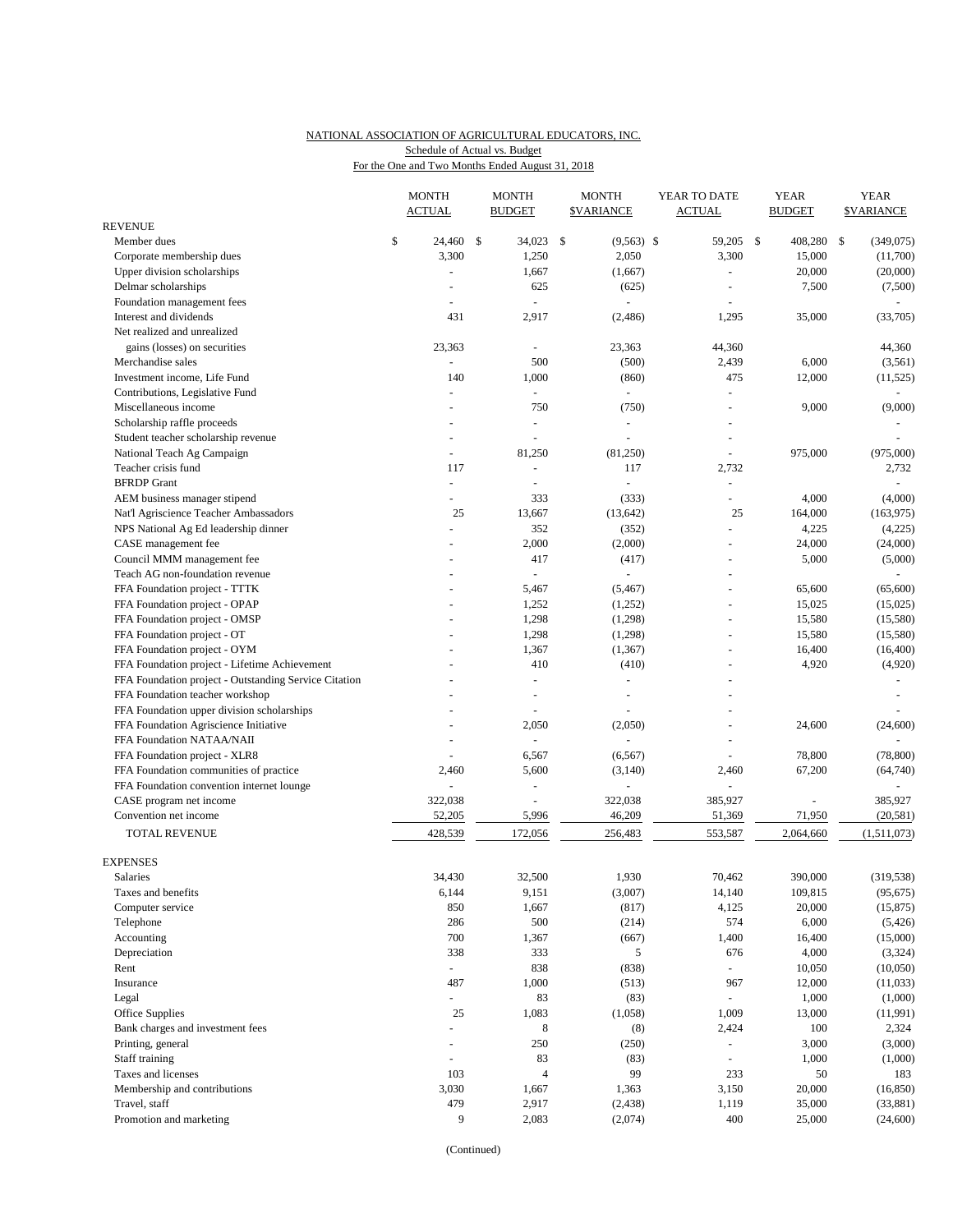#### NATIONAL ASSOCIATION OF AGRICULTURAL EDUCATORS, INC. For the One and Two Months Ended August 31, 2018 Schedule of Actual vs. Budget

|                                                       | <b>MONTH</b><br><b>ACTUAL</b> | <b>MONTH</b><br><b>BUDGET</b> | <b>MONTH</b><br><b><i>SVARIANCE</i></b> | YEAR TO DATE<br><b>ACTUAL</b> | <b>YEAR</b><br><b>BUDGET</b> | <b>YEAR</b><br><b><i>SVARIANCE</i></b> |
|-------------------------------------------------------|-------------------------------|-------------------------------|-----------------------------------------|-------------------------------|------------------------------|----------------------------------------|
| Merchandise and diaries                               | 465                           | 417                           | 48                                      | 3,682                         | 5,000                        | (1,318)                                |
| Photocopying                                          | $\sim$                        | 8                             | (8)                                     |                               | 100                          | (100)                                  |
| Postage, general                                      | 280                           | 667                           | (387)                                   | 1,330                         | 8,000                        | (6,670)                                |
| Professional liability insurance                      | $\blacksquare$                | 3,285                         | (3,285)                                 | $\sim$                        | 39,425                       | (39, 425)                              |
| Public relations                                      |                               | 83                            | (83)                                    | ÷,                            | 1,000                        | (1,000)                                |
| Delmar scholarships                                   | $\sim$                        | 625                           | (625)                                   | $\overline{a}$                | 7,500                        | (7,500)                                |
| Travel, regional secretaries                          | ÷.                            | 1,500                         | (1,500)                                 | 1,301                         | 18,000                       | (16, 699)                              |
| Travel, board of directors                            | 858                           | 3,333                         | (2, 475)                                | 7,030                         | 40,000                       | (32,970)                               |
| Nat'l Teach Ag Campaign                               | 22,815                        | 75,000                        | (52, 185)                               | 37,918                        | 900,000                      | (862, 082)                             |
| FFA Foundation project - TTTK                         | ÷.                            | 3,333                         | (3,333)                                 | 2,027                         | 40,000                       | (37, 973)                              |
| FFA Foundation project - OPAP                         | 583                           | 750                           | (167)                                   | 583                           | 9,000                        | (8, 417)                               |
| FFA Foundation project - OMSP                         | 621                           | 750                           | (129)                                   | 621                           | 9,000                        | (8, 379)                               |
| FFA Foundation project - OT                           | 1,098                         | 750                           | 348                                     | 1,098                         | 9,000                        | (7,902)                                |
| FFA Foundation project - OYM                          | $\overline{\phantom{a}}$      | 750                           | (750)                                   |                               | 9,000                        | (9,000)                                |
| FFA Foundation project - Lifetime achievement         | 335                           | 208                           | 127                                     | 335                           | 2,500                        | (2,165)                                |
| FFA Foundation project - Outstanding service citation | 670                           | ÷,                            | 670                                     | 670                           |                              | 670                                    |
| FFA Foundation teacher workshop                       | ä,                            | L,                            | ÷,                                      | $\overline{\phantom{a}}$      |                              |                                        |
| FFA Foundation Regional Grants                        |                               | L,                            |                                         | $\blacksquare$                |                              |                                        |
| FFA Foundation Agrisciense Initiative                 |                               | 1,667                         | (1,667)                                 | $\overline{a}$                | 20,000                       | (20,000)                               |
| FFA Foundation XLR8                                   |                               | 3,333                         | (3,333)                                 | 4,646                         | 40,000                       | (35, 354)                              |
| FFA Foundation convention internet lounge             |                               | $\omega$                      | ÷                                       | $\sim$                        |                              |                                        |
| NPS Ag Ed Leadership dinner                           |                               | 352                           | (352)                                   |                               | 4,225                        | (4,225)                                |
| Upper division scholarships                           | $\sim$                        | 1,667                         | (1,667)                                 | $\overline{a}$                | 20,000                       | (20,000)                               |
| <b>TTTK</b>                                           |                               |                               |                                         |                               |                              |                                        |
| DuPont Agriscience                                    | 835                           | $\overline{a}$                | 835                                     | 41,007                        |                              | 41,007                                 |
| Regional grants                                       | ÷,                            | L,                            | $\omega$                                | ÷,                            |                              |                                        |
| NPS expense                                           | $\overline{a}$                | 417                           | (417)                                   | $\overline{a}$                | 5,000                        | (5,000)                                |
| Webinar expense                                       | ÷,                            | 42                            | (42)                                    | ÷,                            | 500                          | (500)                                  |
| Teacher crisis fund                                   | 1,500                         |                               | 1,500                                   | 2,000                         |                              | 2,000                                  |
| Communities of practice expense                       | $\blacksquare$                | 3,167                         | (3,167)                                 |                               | 38,000                       | (38,000)                               |
| Substitute teacher hire behinds                       | ÷                             | 42                            | (42)                                    |                               | 500                          | (500)                                  |
| Website                                               | 300                           | 1,500                         | (1,200)                                 | 1,500                         | 18,000                       | (16,500)                               |
| NATAA stipends                                        | 11,700                        | 10,833                        | 867                                     | 11,700                        | 130,000                      | (118,300)                              |
| <b>BFRDP</b> expense                                  | $\blacksquare$                | $\blacksquare$                | $\sim$                                  | $\sim$                        | $\blacksquare$               |                                        |
| <b>BFPD</b> contract labor                            |                               | L,                            |                                         |                               |                              |                                        |
| Credit card expense                                   | 2,054                         | 333                           | 1,721                                   | 2,323                         | 4,000                        | (1,677)                                |
| Storage                                               |                               |                               |                                         |                               | ÷,                           |                                        |
| Professional development                              | ÷,                            |                               |                                         |                               | $\overline{a}$               |                                        |
| Ag ed opportuinty fund                                |                               |                               | ÷,                                      |                               | ÷,                           |                                        |
| Miscellaneous                                         |                               |                               |                                         | ÷,                            |                              |                                        |
| <b>TOTAL EXPENSES</b>                                 | 90,995                        | 170,346                       | (79, 351)                               | 220,450                       | 2,044,165                    | (1,823,715)                            |
| NET INCOME (LOSS)                                     | \$<br>337,544                 | \$<br>1,710                   | <sup>\$</sup><br>335,834                | \$<br>333,137                 | \$<br>20,495                 | 312,642<br><sup>\$</sup>               |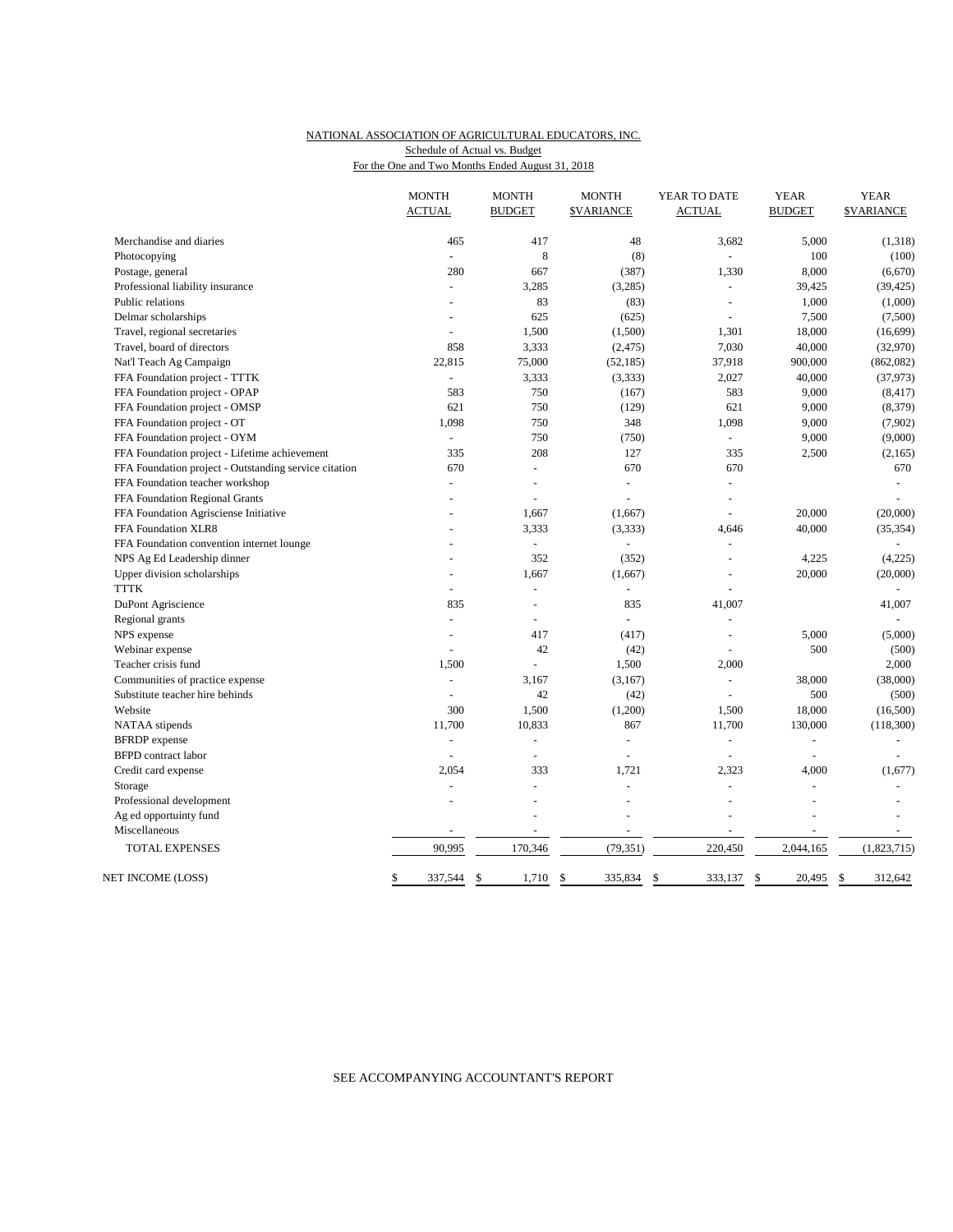#### NATIONAL ASSOCIATION OF AGRICULTURAL EDUCATORS, INC. Schedule of Convention Revenue and Expenses For the One and Two Months Ended August 31, 2018

| <b>REVENUE</b>                            | <b>MONTH</b><br><b>ACTUAL</b> |     | <b>MONTH</b><br><b>BUDGET</b> |    | <b>MONTH</b><br><b>SVARIANCE</b> | YEAR TO DATE<br><b>ACTUAL</b> |    | <b>YEAR</b><br><b>BUDGET</b> |      | <b>YEAR</b><br><b>SVARIANCE</b> |
|-------------------------------------------|-------------------------------|-----|-------------------------------|----|----------------------------------|-------------------------------|----|------------------------------|------|---------------------------------|
| Convention, registration                  | \$                            | \$. | 10,583                        | \$ | $(10,583)$ \$                    |                               | \$ | 127,000                      | - \$ | (127,000)                       |
| Convention, trade show                    | 900                           |     |                               |    | 900                              | 900                           |    |                              |      | 900                             |
| Convention, sponsorships - FFA Foundation | 51.640                        |     | 5,417                         |    | 46,223                           | 51,640                        |    | 65,000                       |      | (13,360)                        |
| Convention, host state social             |                               |     |                               |    |                                  |                               |    |                              |      |                                 |
|                                           |                               |     |                               |    |                                  |                               |    |                              |      |                                 |
| Convention, sponsorships                  | $\overline{\phantom{a}}$      |     | 1,667                         |    | (1,667)                          | ٠                             |    | 20,000                       |      | (20,000)                        |
| <b>TOTAL REVENUE</b>                      | 52,540                        |     | 17,667                        |    | 34,873                           | 52,540                        |    | 212,000                      |      | (159, 460)                      |
| <b>EXPENSES</b>                           |                               |     |                               |    |                                  |                               |    |                              |      |                                 |
| Convention, plaques and trophies          |                               |     | 167                           |    | (167)                            |                               |    | 2,000                        |      | (2,000)                         |
| Convention, printing                      |                               |     |                               |    |                                  |                               |    |                              |      |                                 |
| Convention, awards                        | 335                           |     | 750                           |    | (415)                            | 335                           |    | 9,000                        |      | (8,665)                         |
| Convention, miscellaneous                 |                               |     |                               |    |                                  |                               |    |                              |      |                                 |
| Convention, meal functions                |                               |     | 125                           |    | (125)                            |                               |    | 1,500                        |      | (1,500)                         |
| Convention, promotion and marketing       |                               |     | 417                           |    | (417)                            |                               |    | 5,000                        |      | (5,000)                         |
| Convention, postage and shipping          |                               |     | 333                           |    | (333)                            |                               |    | 4,000                        |      | (4,000)                         |
| Convention, equipment rental              |                               |     | 2,000                         |    | (2,000)                          |                               |    | 24,000                       |      | (24,000)                        |
| Convention, host state social             |                               |     |                               |    |                                  |                               |    |                              |      |                                 |
| Convention, committee expense             |                               |     | 379                           |    | (379)                            |                               |    | 4,550                        |      | (4,550)                         |
| Convention, sponsorships - FFA Foundation |                               |     | 4,583                         |    | (4,583)                          |                               |    | 55,000                       |      | (55,000)                        |
| Convention, travel/board of directors     |                               |     | 1,917                         |    | (1,917)                          | 836                           |    | 23,000                       |      | (22, 164)                       |
| Convention, staff travel                  |                               |     | 1,000                         |    | (1,000)                          | ٠                             |    | 12,000                       |      | (12,000)                        |
| <b>TOTAL EXPENSES</b>                     | 335                           |     | 11,671                        |    | (11, 336)                        | 1,171                         |    | 140,050                      |      | (138, 879)                      |
| <b>NET INCOME (LOSS)</b>                  | 52,205                        | S   | 5,996                         | S. | 46,209                           | \$<br>51,369                  | S  | 71,950                       |      | (20, 581)                       |